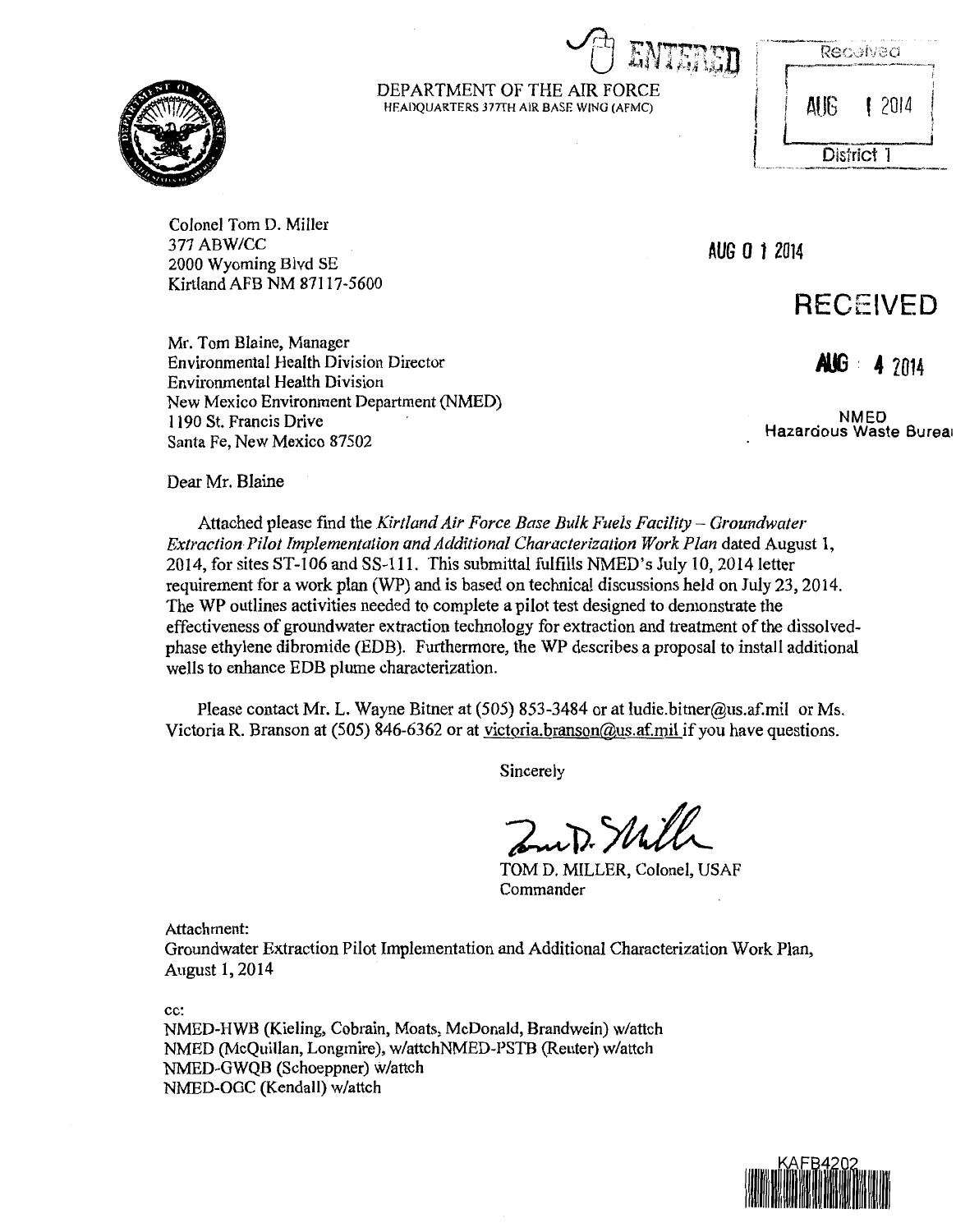EPA Region 6 (King) w/attch AFCEC-CZRX (Oyelowo) w/attch Public Info Repository, AR/IR, and File w/attch

 $\epsilon$ 

 $\ddot{\phantom{0}}$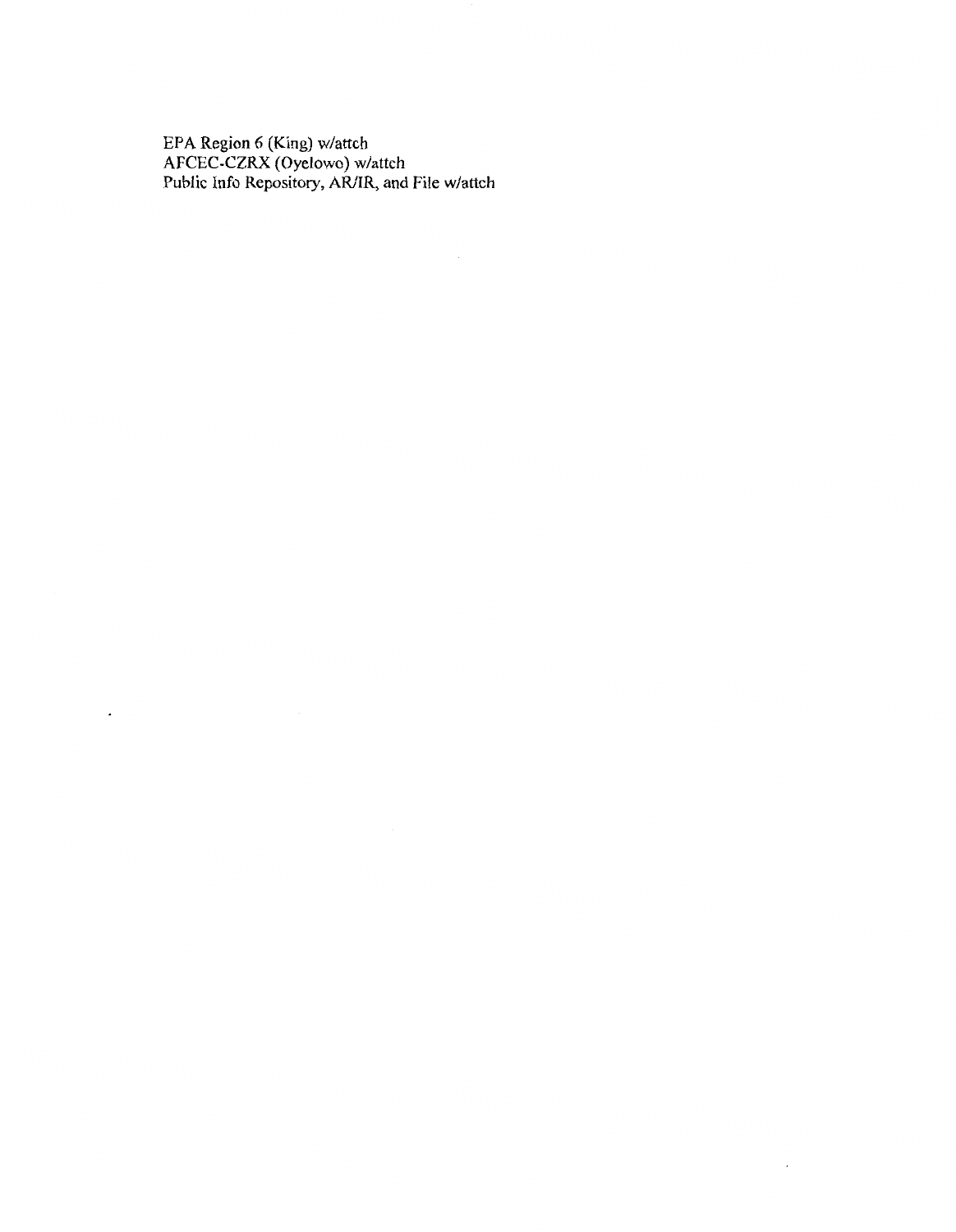

CB&I Federal Services LLC 2440 Louisiana Blvd. NE, Suite 300 Albuquerque, NM 87110 Tel: +1 505 262 8800 Fax: +1 505 262 8855 www.CBI.com

August 1, 2014

### Subject: Kirtland Air Force Base Bulk Fuel Facility- Groundwater Extraction Pilot Implementation and Additional Plume Characterization Work Plan- Revision 1

This Kirtland Air Force Base (AFB) Bulk Fuel Facility (BFF) Groundwater Extraction Pilot Implementation and Additional Plume Characterization Work Plan has been prepared by CB&I Federal Services LLC for the U.S. Army Corps of Engineers (USACE), Albuquerque District, under Contract No. W912DY-10-D-0014. This letter work plan is based on the technical discussions held between the Air Force Civil Engineer Center, USACE, the New Mexico Environment Department, Kirtland AFB personnel, and their contractor on July 23, 2014, and outlines the activities needed to complete a pilot test designed to demonstrate the effectiveness of groundwater extraction technology for the extraction and treatment of dissolved-phase ethylene dibromide (EDB). The plan also describes the location and installation of additional groundwater monitoring wells to further characterize the horizontal and vertical extent of the dissolved-phase EDB plume defined by the 0.05 microgram ( $\mu$ g/L) maximum contaminant level (MCL). Based on the technical discussions, the location of the proposed extraction well has been revised from the originally-proposed use of well KAFB-106157 to a new location described below to capture higher downgradient concentrations of EDB; well KAFB-1 06157 is not currently being considered as part of this Interim Measure.

Components of the project include the following:

- Installation of a new groundwater monitoring well near the existing well cluster consisting of wells Kirtland Air Force Base (KAFB)-1 06035, KAFB-1 06036, and KAFB-1 06037. The new well will be screened from approximately 85 to 100 feet below the water table (designated as KAFB-106212) to delineate the vertical extent of the dissolved-phase EDB plume as defined by the  $0.05 \mu g/L MCL$ . Three bi-weekly sampling events (i.e., 0, 2, and 4 weeks) will be conducted to collect groundwater samples in triplicate, and the average EDB concentration among all nine samples will be used to make this determination.
	- If the EDB average concentration is below the MCL, the vertical extent of the EDB plume is defined, and the design and installation of the groundwater extraction well, designated as KAFB-1 06228, will start.
	- If the EDB average concentration is at or above the MCL, another deeper well will be installed and sampled as described above. This process will continue until the vertical extent of the EDB plume at the monitoring well location is delineated. The extraction well will not be installed until the vertical extent of EDB is defined.
- A new extraction well (KAFB-106228) will be installed near existing cluster wells KAFB-106035, KAFB-1 06036, KAFB-1 06037, and new well KAFB-1 06212. The design of the extraction well will be based on the vertical delineation of EDB in groundwater (following the steps described above).
- Installation of conveyance piping from the extraction well and a groundwater treatment (GWT) system along with an infiltration gallery to dispose of treated water on Kirtland AFB property.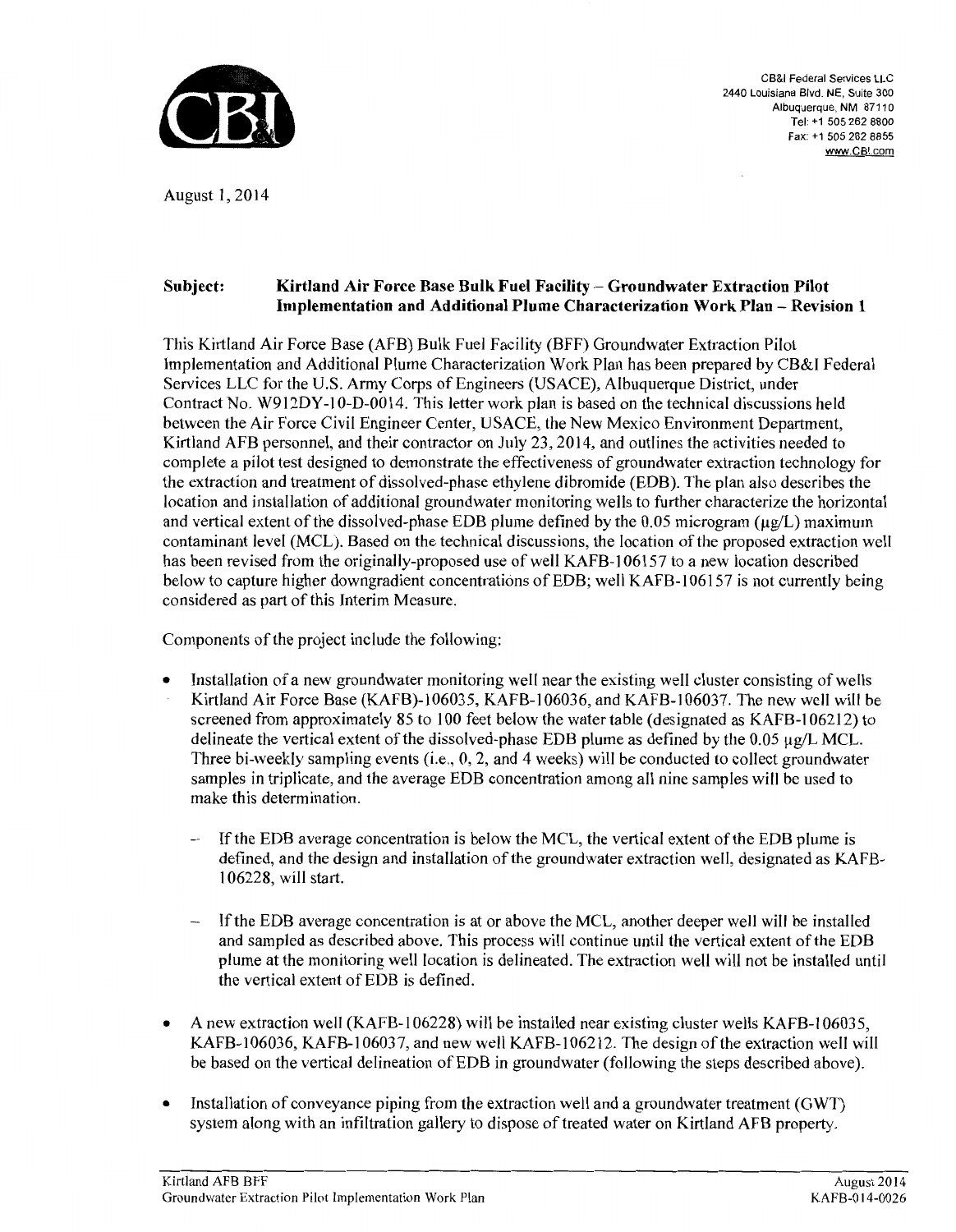• Installation of 15 additional groundwater monitoring wells will occur to fully delineate the horizontal and vertical extent of the EDB plume.

This pilot test is being conducted in response to direction by the New Mexico Environment Department (NMED) as described in the letter received July 10,2014 (NMED, 2014) and follow on discussions held on July 23, 2014. Additional details on the project components follow.

#### **Installation and Sampling of Groundwater Monitoring Well KAFB-1 06212 to Delineate Vertical Extent of Dissolved-Phase EDB**

In order to fully characterize the vertical extent of the EDB plume in the area of monitoring wells KAFB-I06035, KAFB-I06036, and KAFB-106037, an additional monitoring well, designated as KAFB-1062I2, will be drilled using Air Rotary Casing Hammer (ARCH) drilling and installed with a screened interval extending from 85 to 100 feet below the water table (Figure 1). In order to avoid placing the screen in an area of low permeability, the screened interval may be adjusted up or down up to I5 feet to the nearest coarser grained layer. The NMED will be notified if an adjustment greater than +/- I5 feet is required. This well will be installed and developed in accordance with the NMED-approved Groundwater Investigation Work Plan (USACE, 20II). Continuous core samples will be taken during drilling of KAFB-106212 from 10 feet above the water table (as determined from the water level in the closest existing monitoring wells) to the total depth of the borehole and will be logged for lithology and selectively submitted for particle-size analysis, permeability, hydraulic conductivity, effective porosity, and mass of solid organic carbon. Borehole geophysics, consisting of induction, neutron, and gamma logging, will be conducted at KAFB-106212 as well.

Once KAFB-106212 is developed and allowed to sit for 10 days, the waiting time required under the Resource Conservation and Recovery Act permit, groundwater samples will be collected in triplicate during three separate sampling events (i.e., 0, 2, and 4 weeks). The triplicate samples collected at each sampling event will be shipped to Empirical Laboratories, LLC in Nashville, Tennessee (a U.S. Department of Defense Environmental Laboratory Accreditation Program certified laboratory). Samples will be analyzed for field parameters, EDB detection/quantification using U.S. Environmental Protection Agency Method SW-846 8011, volatile organic compounds (VOCs), target analyte list (TAL) metals, anions, and cations. An expedited turn-around-time will be requested for all samples.

The need for extending the vertical delineation effort to a deeper well will be based on the decision logic illustrated in Figure 2. If the average EDB concentration of the nine samples is at or above the  $0.05\mu g/L$ MCL, an additional monitoring well will be installed with a deeper screened interval, and the sampling process will be repeated. This decision process will be repeated until the vertical extent of the plume is defined in the vicinity of the new monitoring well, which is near the cluster monitoring wells KAFB-I06035, KAFB-106036, and KAFB-I06037.

#### **Installation of Extraction Well KAFB-1 06228**

If the average result of the samples show that the EDB concentration in monitoring well KAFB-I 062I2 is below the 0.05 µg/L MCL, then an extraction well, designated as KAFB-106228, will be designed based on the aquifer properties determined in well KAFB-1 06212 and using a groundwater flow model. Upon NMED approval of the design, the extraction well will be installed. The drilling method used at the KAFB-1 06228 location will be determined as part of the final well design. (Note: A detailed engineering design of the pilot-system components will be submitted under separate cover.)

Extraction well KAFB-106228 will be screened to extract water from the shallow, intermediate and deep zones of the aquifer. The well will be designed based on model results and other previously obtained data to capture the maximum radius of influence and have 80 to 90 percent efficiency. Due to the depth of the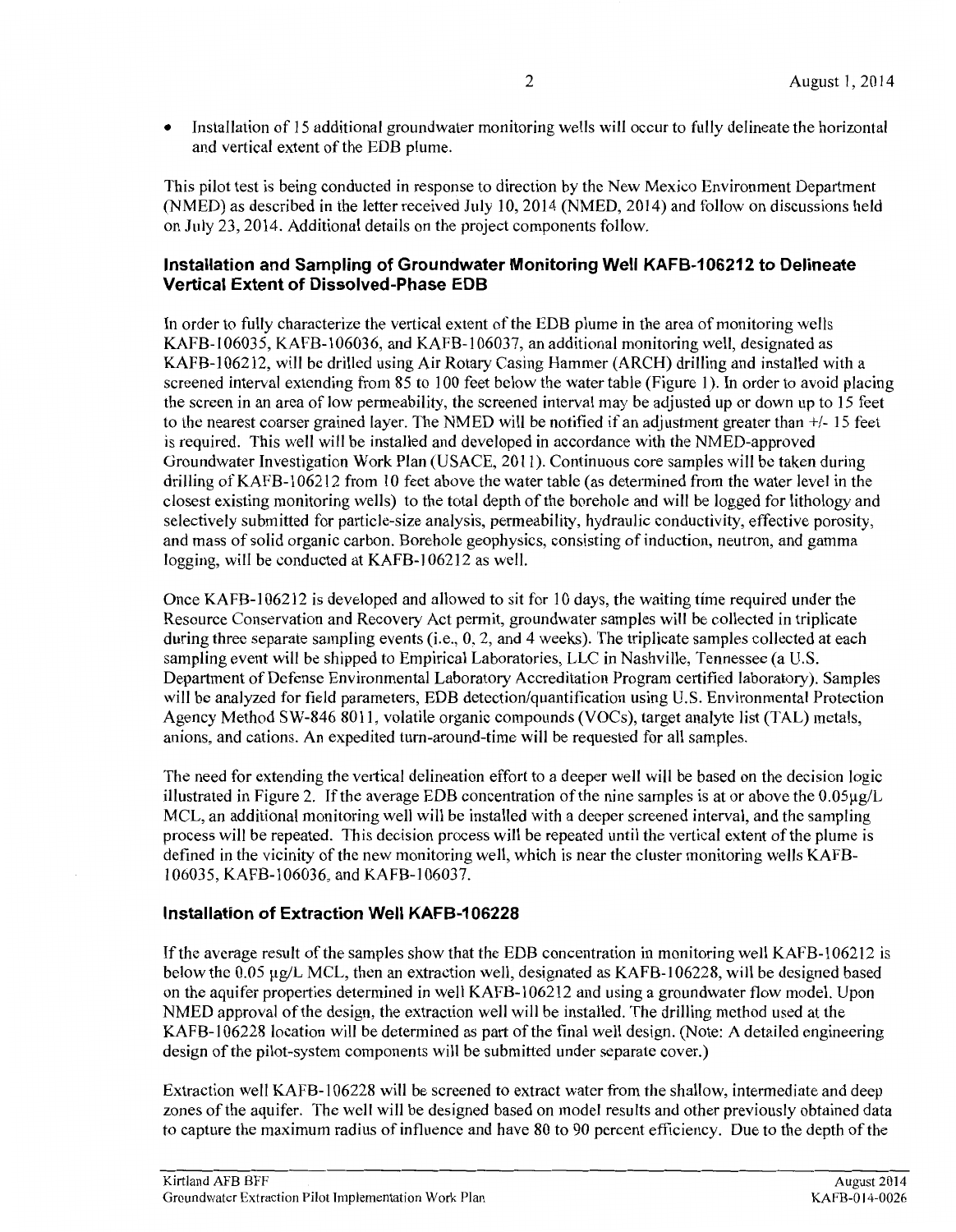#### **Extracted Groundwater Conveyance and Treatment System Specifications**

Groundwater from extraction well KAFB-1 06228 (Figure 1) will be pumped through a double-walled high-density polyethylene pipeline to a groundwater treatment system located just east of Louisiana Boulevard on Kirtland AFB property. Groundwater will be treated to remove EDB and any other organics to below MCLs prior to discharge to an infiltration gallery, where the water will percolate into the vadose zone soil. The exact location of the infiltration gallery will be determined at a later date.

Groundwater monitoring wells KAFB-1 06035, 106036, and 106037 (Figure 1) are screened in the shallow, intermediate, and deep zones of the aquifer, respectively. Analytical results from these wells during First Quarter calendar year 2014 (USACE, 2014) exceeded the 0.05 µg/L EDB MCL. No other organic contaminants have been detected in these wells, and all metals and other general chemistry parameters are at background levels.

Groundwater from the extraction well will be pumped through approximately 2,000 linear feet of pipeline to the treatment system. The pipeline will be buried in a trench in the unpaved alley that runs between Gibson Boulevard and Mitchel Road. The pipeline will then cross Louisiana Boulevard and will discharge the extracted water into an equalization tank prior to pumping into the GWT system to be located on Kirtland AFB property.

The conveyance pipe will be double walled high-density polyethylene with an 8-inch-diameter inner pipe and a 12-inch-diameter outer pipe. Leak-detection monitoring will be installed on the double walled pipe system. The pipeline will be leak-tested before it is put into service and will be tested on a regular basis with frequency to be defined during the system design. The power supply and control cable for the extraction pump as well as the intrusion alarm cable will be run in the same trench as the groundwater pipeline. The power supply cable will carry 480 volts and will be a heavy-duty armored cable. After the pipeline is installed, the alley will be paved to discourage access to the pipeline.

The GWT system will be installed in a small modular building that can be upgraded based on changes to the system design. The building will be located just east of the Kirtland AFB property fence line. The treatment system will include the following:

- A 6,000-gallon equalization tank will receive the groundwater from the conveyance pipe and will be provide the surge capacity needed to maintain a consistent groundwater feed rate to the carbon contact vessels.
- The equalization tank pump will be a standard centrifugal pump rated for 100 gallons per minute and will feed the carbon contact vessels.
- A set of bag filters will be placed between the equalization tank pump and the carbon contact vessels to remove suspended solids.
- Two carbon contact vessels, each containing 20,000 pounds of virgin coconut shell granular-activated carbon (GAC) will be used to remove EDB as the extracted water flows through the GAC bed.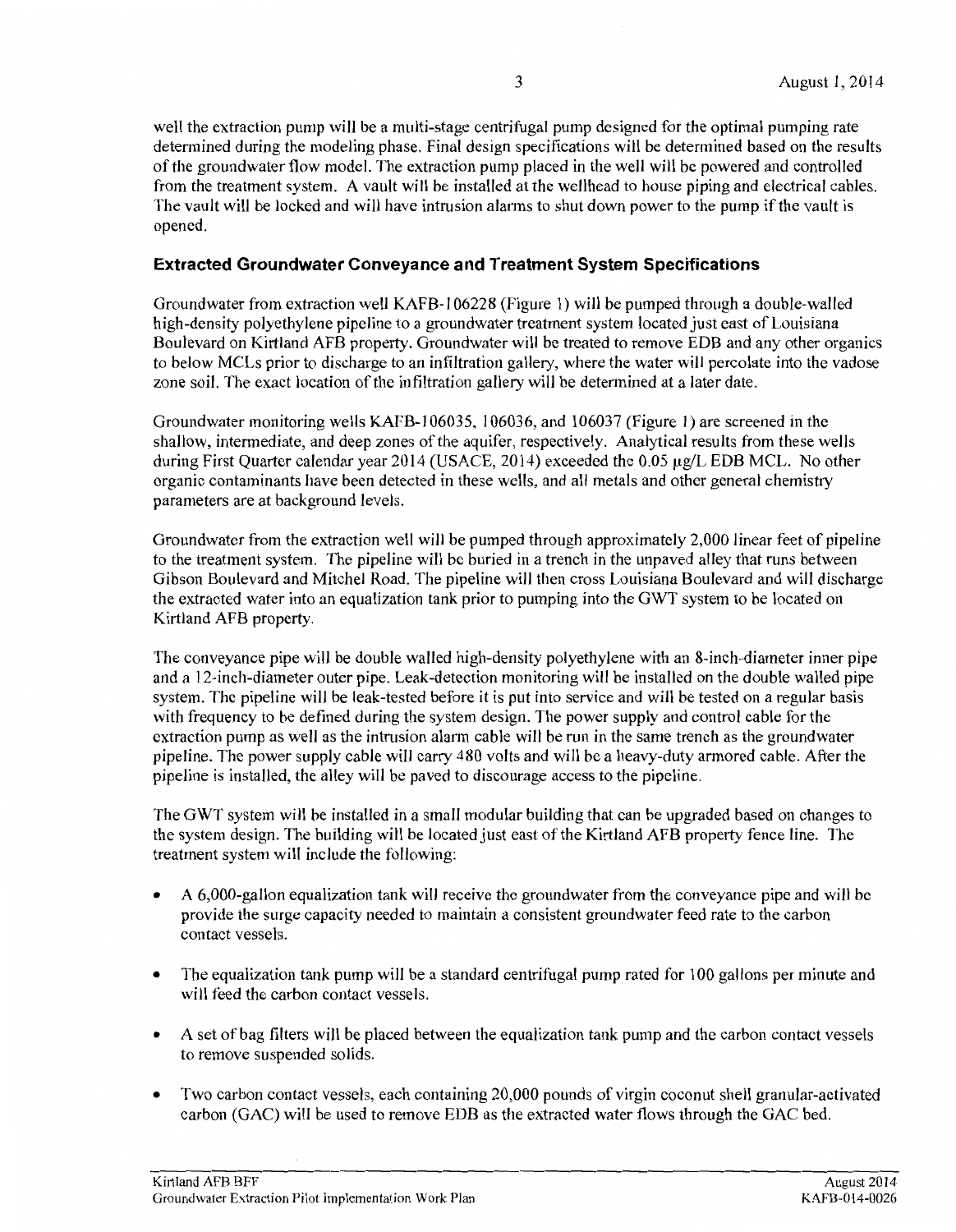- A 4,000-gallon post-treatment equalization tank will be used to provide surge capacity for the pumps that discharge into the infiltration gallery.
- A treated-water discharge pump will be used to feed the infiltration gallery.
- A second set of bag filters will be placed between the treated water discharge pump and the infiltration gallery to remove carbon fines from the carbon vessels.
- A control system and operator interface panel will allow control of the GWT system and the extraction well pump.

Treatment with GAC is a proven technology for removal of EDB from drinking water and is used both at centralized water-treatment systems and for point-of-use or home filtration systems. The GAC treatment system will be a typical lead-lag system where the groundwater will flow through two contact vessels plumbed in series. The lead contact vessel removes all ofthe EDB, and the lag or second contact vessel is a backup unit in case of breakthrough. The key design requirement for the GWT system is to achieve the 0.05  $\mu$ g/L EDB MCL. At a 100-gallons-per-minute flow rate, each contact vessel will provide 54 minutes of "empty bed contact time." The typical design practice for removal of low levels of organics from groundwater is to provide 10 to 15 minutes of contact time to achieve 95% removal. The designed contact time of 54 minutes is expected to produce treated water with EDB concentrations below the detection limit. GAC change-out is expected to be necessary once or twice per year to account for fouling due to dirt or mineral deposits. Poor flow distribution through the GAC bed due to plugging or fouling of the GAC could result in early EDB breakthrough from the lead contact vessel. Timely GAC change-out is the best practice for minimizing potential flow-distribution problems.

The contact vessels will be 10-foot-diameter American Society of Mechanical Engineers code tanks and will have a 35-millimeter vinyl ester epoxy lining. Each contact vessel will be fitted with stainless steel inlet and outlet distributors designed to provide uniform flow through the GAC beds. The two contact vessels will be fitted with an 8-valve manifold that allows either tank to be used as the lead or lag vessel. When EDB is detected in the outlet of the lead vessel, the valve positions will be switched to take the lead vessel out of service, and the GAC in the vessel taken off line will be replaced. Once the GAC is replaced, the vessel will be put back in service in the lag position. Additional treatment components may be added to accommodate system expansion.

Influent, in-process, and effluent samples will be collected to monitor EDB concentrations. A detailed sampling and analysis plan will be developed in coordination with the NMED Hazardous Waste Bureau and Groundwater Quality Bureau. Sampling will be conducted on a more frequent basis at initial start-up, and then reduced to regular baseline sampling after the system has been in operation for a specified amount of time.

Once the extracted water has been treated on Kirtland AFB property, the treated water will be pumped to an infiltration gallery and/or basin also located on Kirtland AFB property. The infiltration gallery will be designed to provide sufficient surface area for the treated groundwater to percolate into the vadose zone soil. The infiltration gallery will be installed deep enough to be below any surficial clays or silts that would impede percolation. The exact system design and location of the infiltration gallery/basin is yet to be determined but will be targeted for infiltration into the perched aquifer. Additionally, a water tap will be installed to provide access for Kirtland AFB water tankers to collect treated water for dust suppression on base property.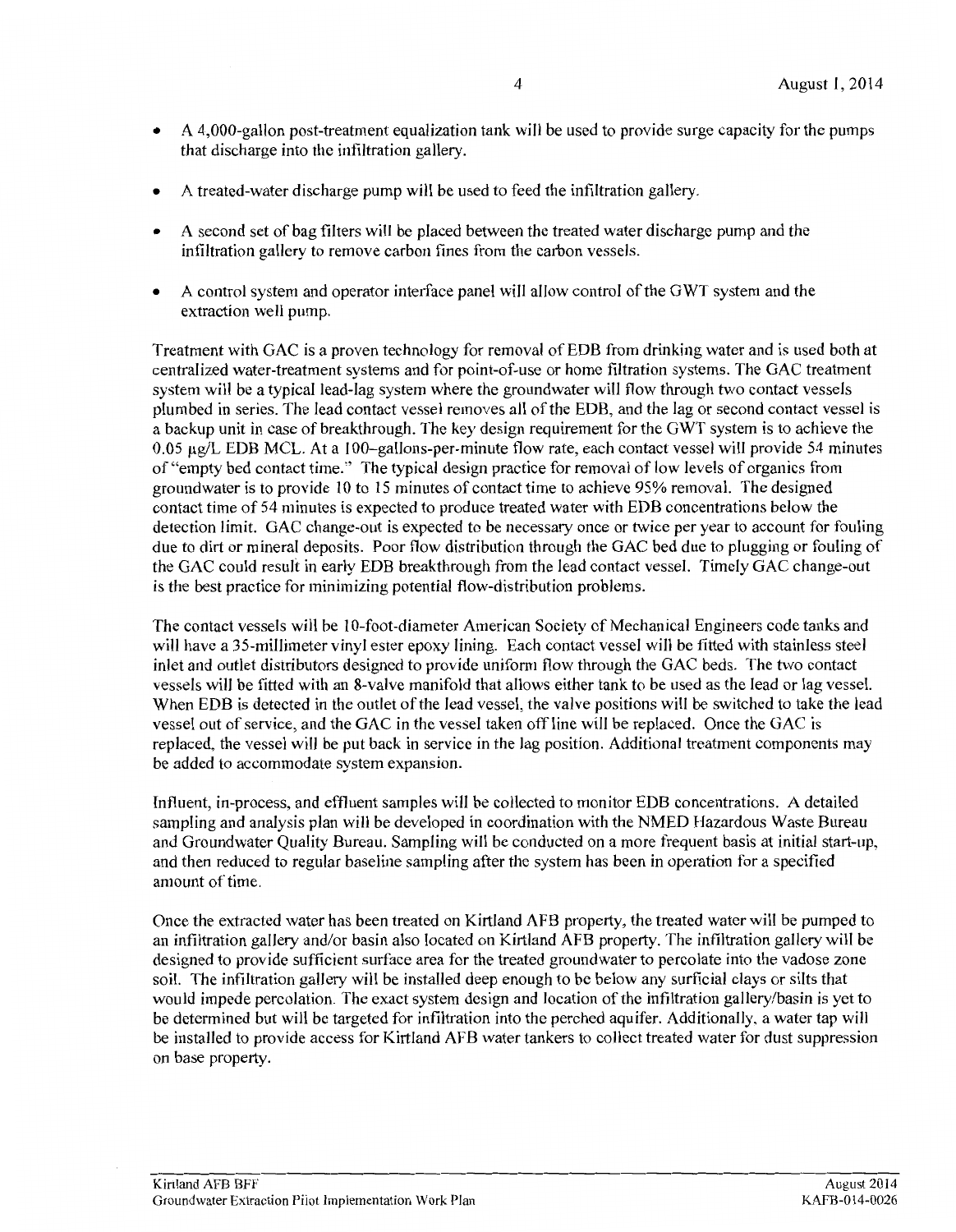#### **Installation of 15 Additional Groundwater Monitoring Wells**

In addition to monitoring well KAFB-1 06212 and extraction well KAFB-1 06228, 15 new groundwater monitoring wells will be drilled using ARCH drilling and installed to further delineate the horizontal and vertical extent of the EDB plume. To satisfy priority data gaps regarding the EDB horizontal and vertical plume characterization, priority data gaps were discussed, and 15 new groundwater monitoring wells were determined to be critical. To maximize well installation efficiency, multiple drill rigs will be utilized simultaneously. Figure I illustrates the proposed locations of the additional wells, designated as KAFB-106213 through KAFB-106227.

The 15 monitoring wells will be installed in five clusters of three wells, one screened in each ofthe shallow, intermediate, and deep aquifer zones. The wells will be installed in accordance with the approved Groundwater Investigation Work Plan (USACE, 2011) and subsequent correspondence between NMED and Kirtland AFB pertaining to groundwater well installation. Shallow and intermediate wells will be installed in accordance with the April 13, 2012 NMED direction; shallow wells will be installed with 30 feet of screen with no more than 15 feet below the water table, and intermediate wells will be installed with 15-foot screens, the top of which will be 15 feet below the water table (NMED, 2012). The screen intervals for the deep wells in each cluster will be determined once the vertical extent of EDB is known at proposed well KAFB-106212. Three of the 15 new wells, designed as KAFB-106213, KAFB-1 06214, and KAFB-1 06215, will be installed within 300 feet of extraction well KAFB-1 06228 to allow more effective monitoring of the aquifer response to pumping at extraction well KAFB-1 06228 (see Figure 1).

Continuous core samples will be taken during drilling of each of the deep wells at each cluster from 10 feet above the water table to the total depth of the borehole and will be logged for lithology and selectively submitted for particle-size analysis, permeability, hydraulic conductivity, effective porosity, and mass of solid organic carbon. Borehole geophysics, consisting of induction, neutron, and gamma logging, will also be conducted at each deep well. Development and sampling of these groundwater monitoring wells will follow procedures outlined in the NMED approved Groundwater Investigation Work Plan (USACE, 2011).

### **Permitting**

A permit application to change an existing water right (wr-06) is required from the Office of the State Engineer (OSE) to begin pumping and treatment at KAFB-1 06228. This permit is submitted directly to the OSE for review. Following an initial 14-day filing period, the OSE will issue a legal notice that is run in the Albuquerque Journal 1 day a week for 3 consecutive weeks. A I 0-day protest period begins after the last day of public notice has been completed. If no protest is filed during the protest period, there will be an estimated additional 6 weeks of review after which the OSE will issue a technical memorandum and the permit. If a protest is filed during the 1 0-day protest period, the hearing process will begin, which could take additional months or years to resolve before the permit is issued. KAFB is currently drafting this permit application and is in communication with the OSE to ensure all details are captured. Additional permits will be required depending on the final disposition of the extracted and treated water.

Additional Right of Entry permits and OSE permits to Drill a Well with No Consumptive Use of Water (wr-07) will be obtained as needed.

A discharge permit with the NMED Groundwater Quality Bureau is also required for the discharge of treated water into the infiltration gallery. This permit includes the final treatment system design, treatment standards, sampling and analysis plan, and operations and maintenance. The discharge permit includes a public comment period and can take as few as 4 months for approval, depending on the comments and requests received.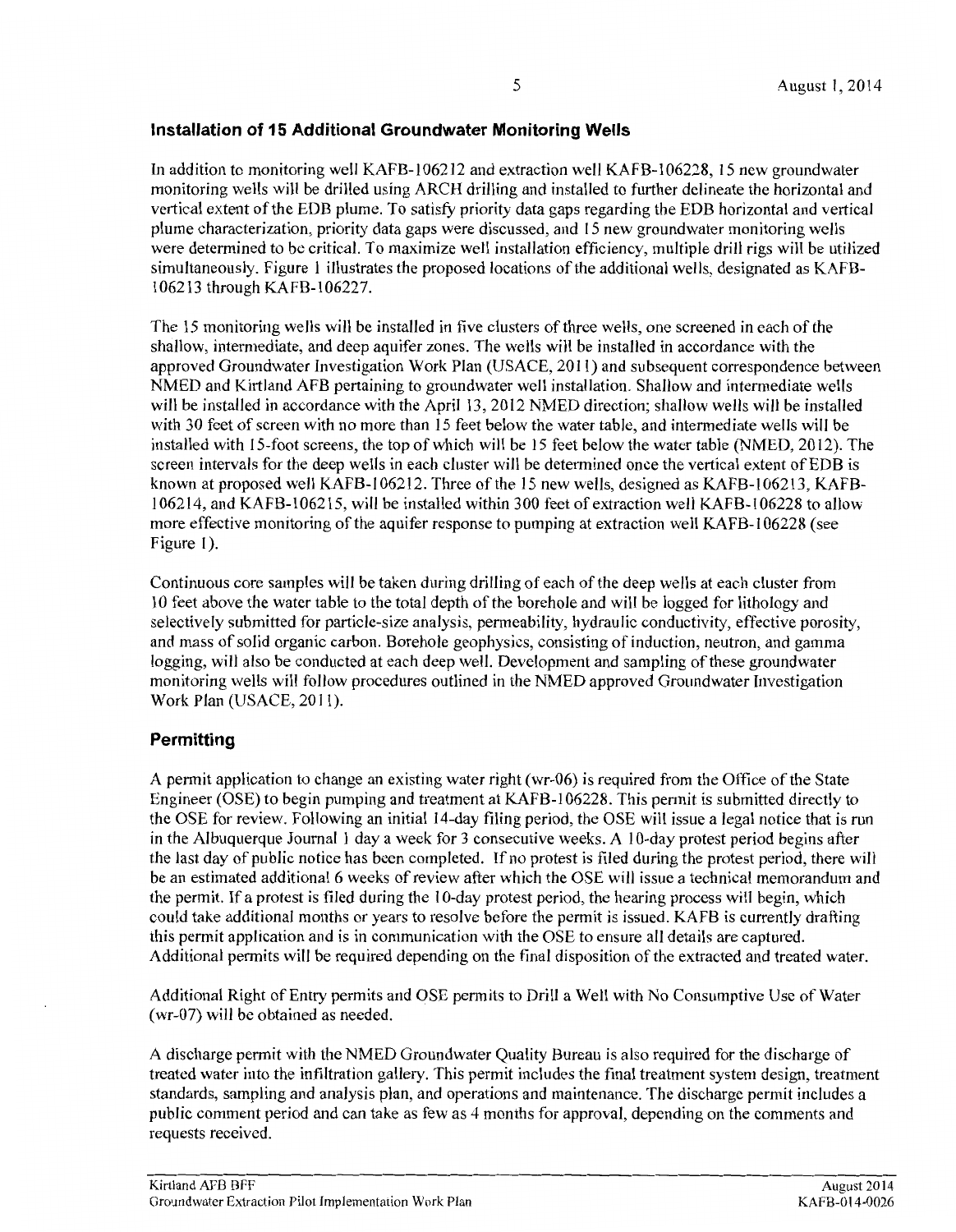#### **Additional Plans and Reporting**

Following the installation and sampling of monitoring well KAFB-106212, a detailed engineering design of the extraction well pilot-system components will be submitted under separate cover. This detailed design plan will include a full engineering design of the extraction well, the conveyance piping, the pump-and-treat system, the sampling and analysis plan for the treatment system, and the location and design of the infiltration gallery. Additionally, a summary of the installation of data-gap monitoring wells and their respective data collected will be submitted under separate cover prior to the detailed engineering design of the pilot-system components.

#### **References**

- NMED. 2014. July 10, 2012 correspondence from Mr. Tom Blaine, Director, NMED-EHD, to Colonel Tom Miller, Base Commander, 377 ABW/CC, Kirtland AFB, NM, and Mr. John Pike, Director, Environmental Management Section, 3 77 MSG/CEANR, Kirtland AFB, NM, re: Interim treatment Of Dissolved Phase, Bulk Fuels Facility Spill, Solid Waste Management Units ST-106 and SS-111, Kirtland Air Force Base, New Mexico, April2012, EPA ID# NM9570024423, HWB-KAFB-14-MISC.
- NMED. 2012. April 13, 2012 correspondence from Mr. John E. Kieling, Chief, NMED-HWB, to Colonel John Kubinec, Base Commander, 377 ABW/CC, Kirtland AFB, NM, and Mr. John Pike, Director, Environmental Management Section, 377 MSG/CEANR, Kirtland AFB, NM, re: Requirement for Characterization Plan Conditional Approval: Additional Groundwater Monitoring Wells (GWM), Addendum to Groundwater Investigation Work Plan (GIWP) March 2011, Bulk Fuels Facility Spill, Solid Waste Management Units ST -106 and SS-111, Kirtland Air Force Base, New Mexico, April 2012, EPA ID#NM9570024423, HWB-KAFB-10-019.
- USACE. 2014. *Quarterly Pre-Remedy Monitoring and Site Investigation Report, January- March 2014, Bulk Fuels Facility Spill, Solid Waste Management Units ST-106 and SS-111.* Prepared by CB&I Federal Services LLC for the USACE Albuquerque District under USACE Contract No. W912DY-1 0-D-00 14, Delivery Order 0002. June.
- USACE, 2012. *Additional Groundwater Monitoring Wells Addendum to Groundwater Investigation Work Plan, March 2011, Bulk Fuels Facility (BFF) Spill, Solid Waste Management Units ST-106 and SS-111, Kirtland Air Force Base, Albuquerque, New Mexico.* Prepared by Shaw Environmental & Infrastructure, Inc. for the USACE Albuquerque District under USACE Contract No. W912DY -10- D-0014, Delivery Order 0002. March.
- USACE. 2011. *Groundwater Investigation Work Plan, Bulk Fuels Facility (BFF) Spill, Solid Waste Management Units ST-106 and SS-111, Kirtland Air Force Base, Albuquerque, New Mexico.*  Prepared by Shaw Environmental & Infrastructure, Inc. for the USACE Albuquerque District under USACE Contract No. W912DY-10-D-0014, Delivery Order 0002. March.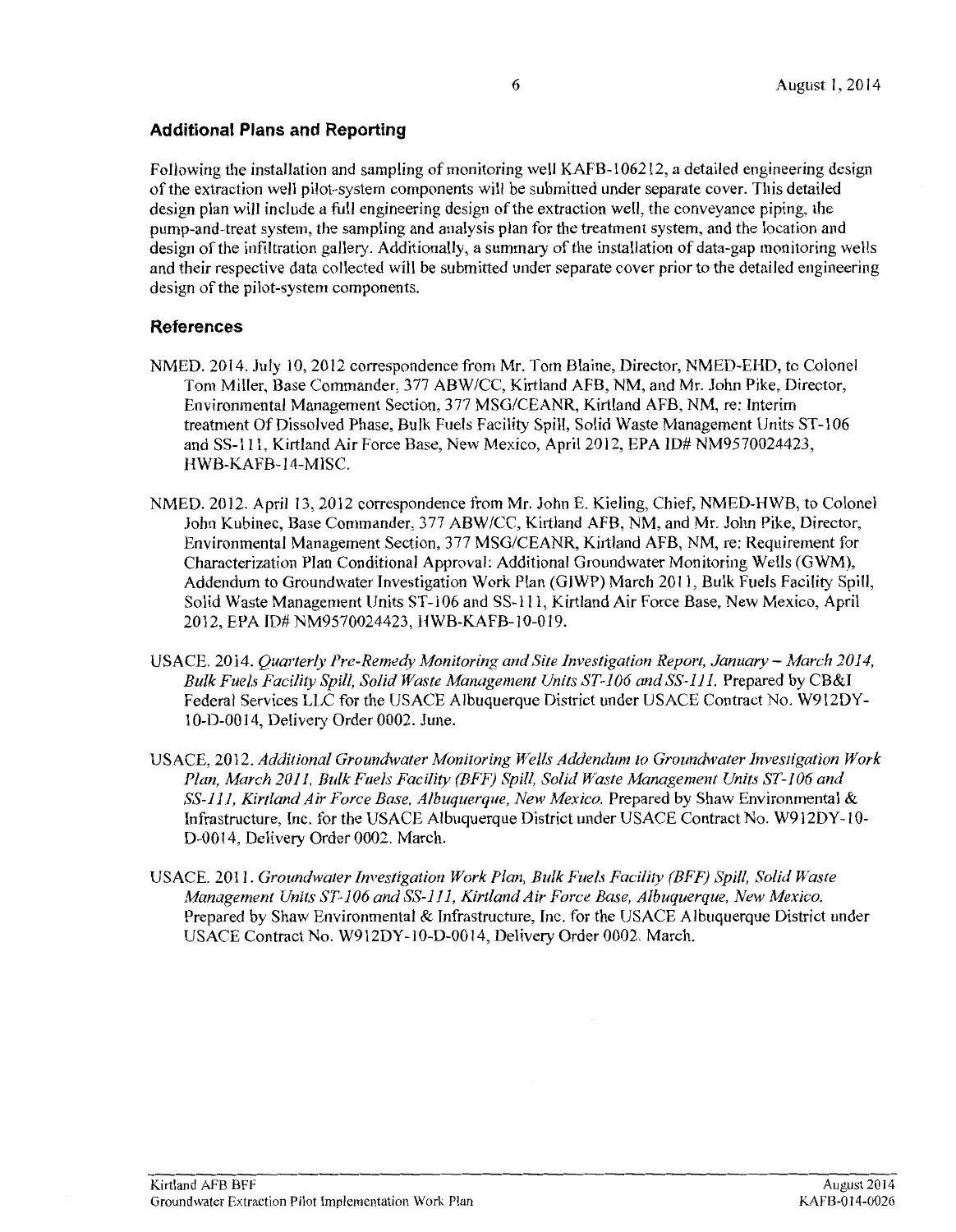**FIGURES**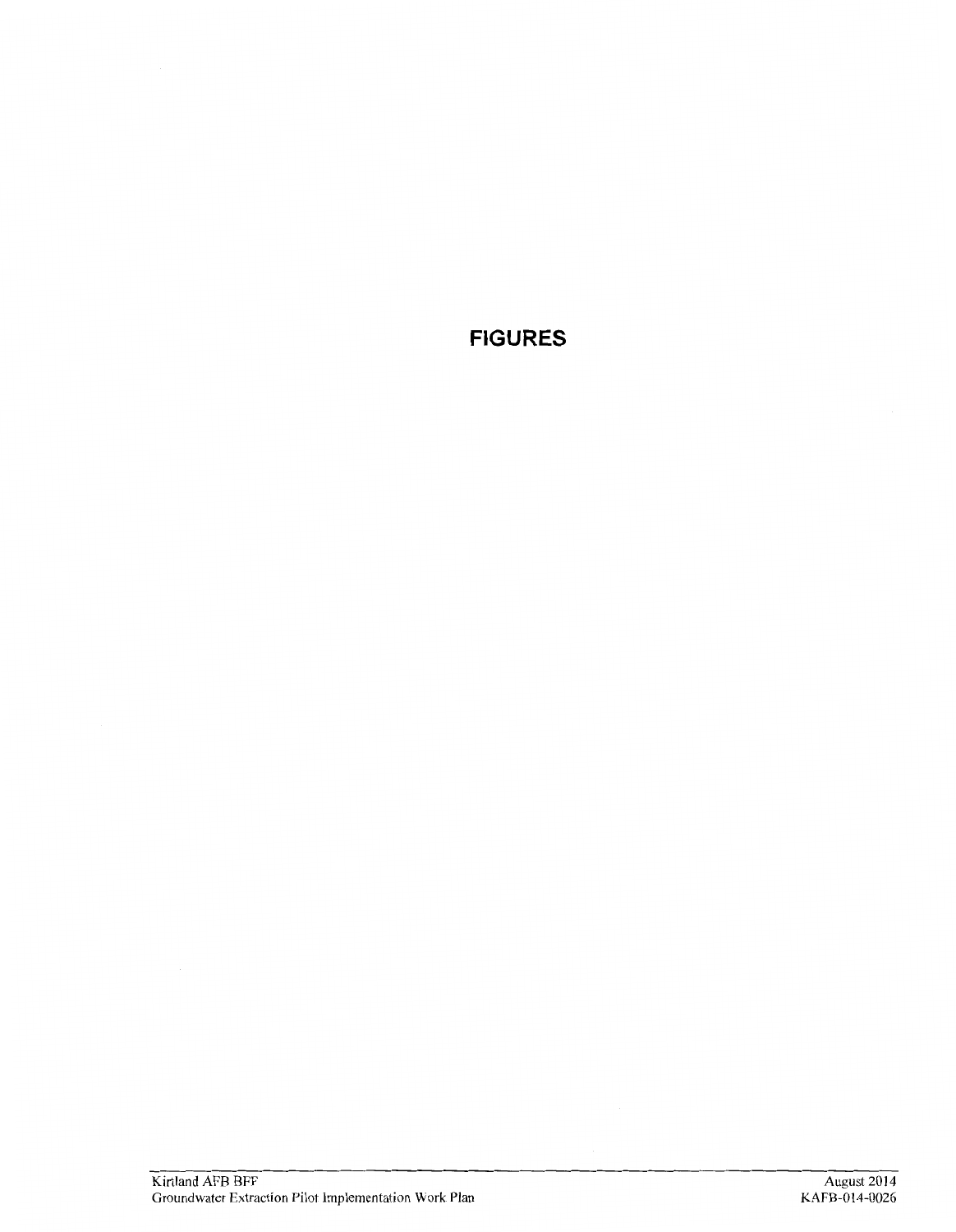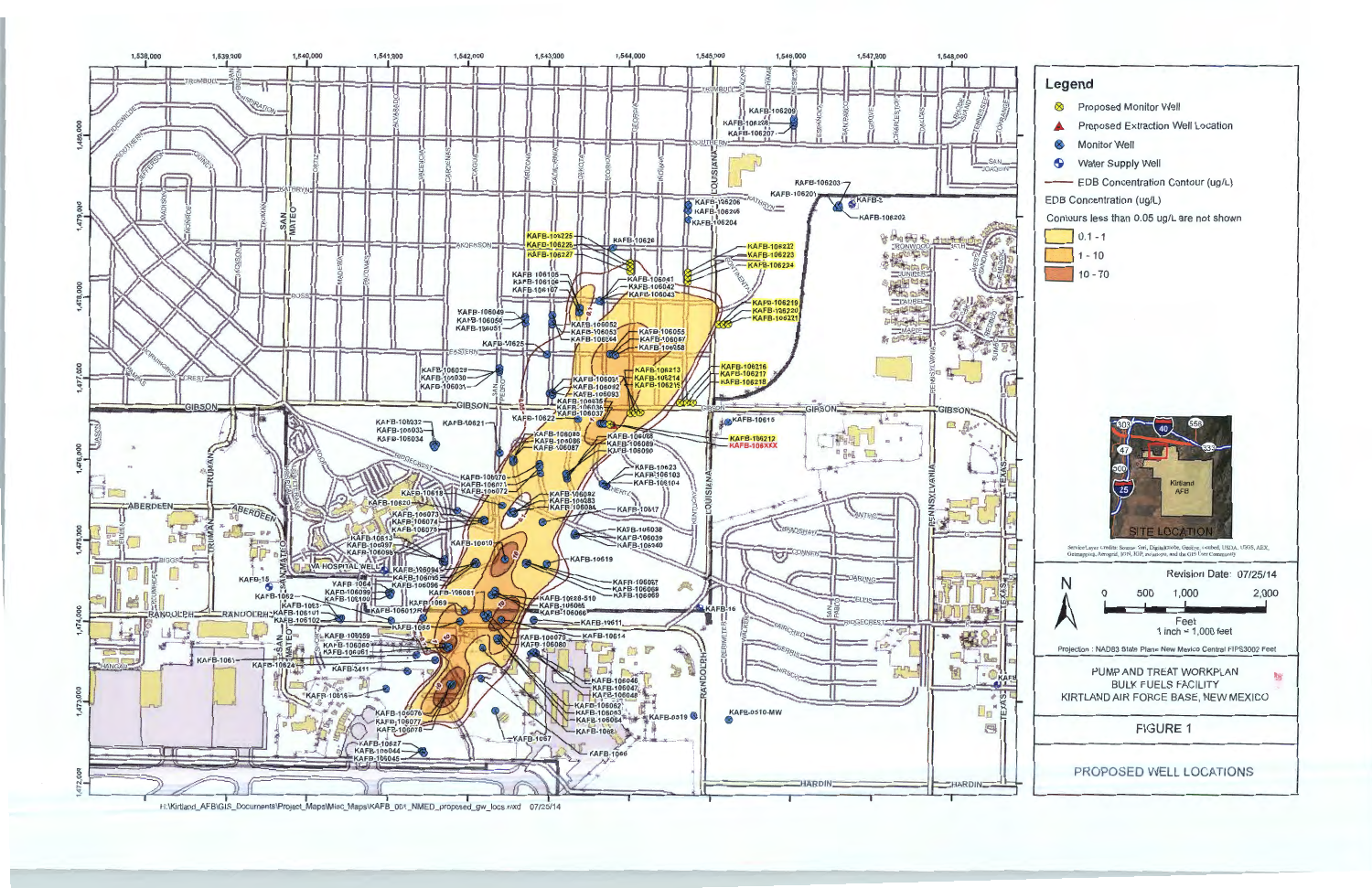

Figure 2. EDB Plume Conceptual Plan Well Installation Decision Tree